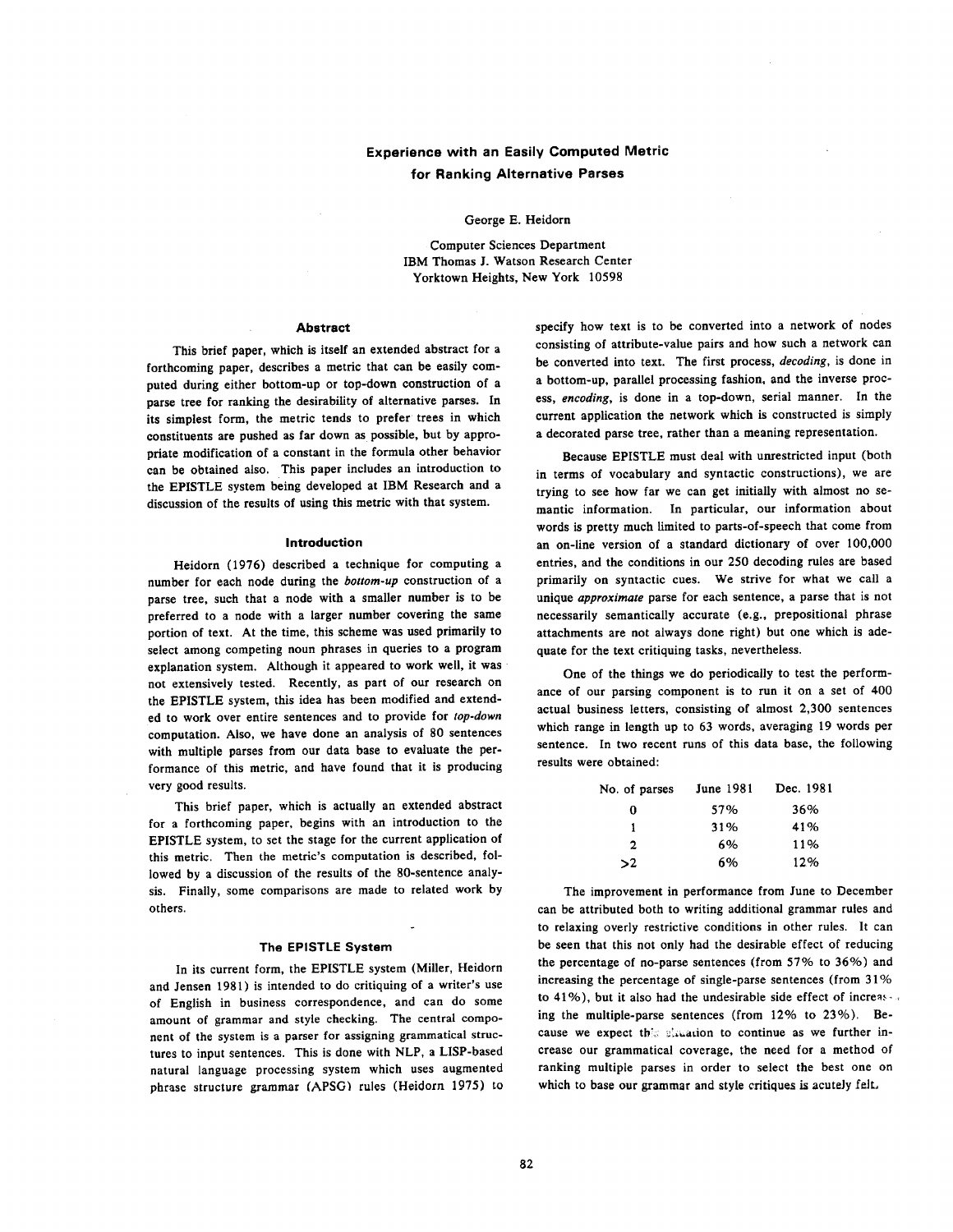# **The Metric and Its Computation**

The metric can be stated by the following recursive formula:

$$
ScorePhrase = \sum_{Mods} K_{Mod}(ScoreMod + 1)
$$

where the *lowest* score is considered to be the *best.* This formula says that the score associated with a phrase is equal to the sum of the scores of the modifying phrases of that phrase adjusted in a particular way, namely that the score of each modifier is increased by 1 and then multiplied by a constant K appropriate for that type of modifier. A phrase with no modifiers, such as an individual word, has a score of 0. This metric is based on a *flat* view of syntactic structure which says that each phrase consists of a head word and zero or more pre- and post-modifying phrases. (In this view a sentence is just a big verb phrase, with modifiers such as subject, objects, adverbs, and subordinate clauses.)

In its simplest form this metric can be considered to be nothing more than the numerical realization of Kimbatl's Principle Number Two (Kimball 1972): "Terminal symbols optimally associate to the lowest nonterminal node." (Although Kimball calls this principle *right association* and illustrates it with right-branching examples, it can often apply equally well to left-branching structures.) One way to achieve this simplest form is to use a K of 0.1 for all types of modifiers.

An example of the application of the metric in this simplest form is given in Figure 1. Two parse trees are shown for the sentence, "See the man with the telescope," with a score attached to each node (other than those that are zero). A node marked with an asterisk is the head of its respective phrase. In this form of flat parse tree a prepositional phrase is displayed as a noun phrase with the preposition as an additional premodifier. As an example of the calculation, the score of the PP here is computed as  $0.1(0+1)+0.1(0+1)$ , because the scores of its modifiers  $-$  the ADJ and the PREP  $-$  are each 0. Similarly, the score of the NP in the second parse tree is computed as  $0.1(0+1)+0.1(0.2+1)$ , where the 0.2 within it is the score of the PP.

 $\frac{1}{\sqrt{2}}\rho_{\rm eff}$ 

It can be seen from the example that in this simplest form the individual digits of the score after the decimal point tell how many modifiers appear at each level in the phrase (as long as there are no more than nine modifiers at any level). The farther down in the parse tree a constituent is pushed, the farther to the right in the final score its contribution will appear. Hence, a deeper structure will tend to have a smaller score than a shallower structure, and, therefore, be preferred. In the example, this is the second tree, with a score of 0.122 vs. 0.23. That is not to say that this would be the semantically correct tree for this sentence in all contexts, but only that if a choice cannot be made on any other grounds, this tree is to be preferred.

Applying the metric in its simplest form does not produce the desired result for all grammatical constructions, so that values for K other than 0.1 must be used for some types of modifiers. It basically boils down to a system of *rewards* and *penalties* to make the metric reflect preferences determined heuristically. For example, the preference that a potential auxiliary verb is to be used as an auxiliary rather than as a main verb when both parses are possible can be realized by using a K of 0, a reward, when picking up an auxiliary verb. Similarly, a K of 2, a penalty, can be used to increase the score (thereby lessening the preference) when attaching an adverbial phrase as a premodifier in a lower level clause (rather than as a postmodifier in a higher level clause). When semantic information is available, it can be used to select appropriate values for K, too, such as using 100 for an anomalous combination.

Straightforward application of the formula given above implies that the computation of the score can be done in a bottom-up fashion, as the modifiers of each phrase are picked up. However, it can also be done in a top-down manner after doing a little bit of algebra on the formula to expand it and regroup the terms. In the EPISTLE application it is the latter approach that is being used. There is actually a set of ten NLP *encoding* rules that do the computation in a downward traversal of a completed parse tree, determining the appropriate constant to use at each node. The top-down method of computation could be done during top-down parsing of the sort typically used with ATN's, also.

SENT (0.23) 
$$
1---
$$
 VERB\*  $-- ADJ$   $-- THE"$ 

\n|  $-- NP(0.1)  $-- ADJ$   $-- "THE"$$ 

\n|  $-- POUN*$   $-- " $MAN"$$ 

\n|  $-- PD(0.2)  $-- PREP$   $-- " $WITH"$$$ 

\n|  $-- ADJ$   $-- "THE"$ 

\n|  $-- NOUN*$   $-- " $TELESCOPE"$$ 

\nSENT (0.122)  $-- VERB*$   $-- " $SEE"$$ 

\n|  $-- NP(0.22)  $-- ADJ$   $-- " $THE"$$$ 

\n|  $-- NOUN*$   $-- " $MAN"$$ 

\n|  $-- PDJ$   $-- " $THE"$$ 

\n|  $-- ADJ$   $-- " $THE"$$ 

\n|  $-- ADJ$   $-- " $THE"$$ 

\n|  $-- ADJ$   $-- " $THE"$$ 

\n|  $-- NDUN*$   $---$  " $THE"$